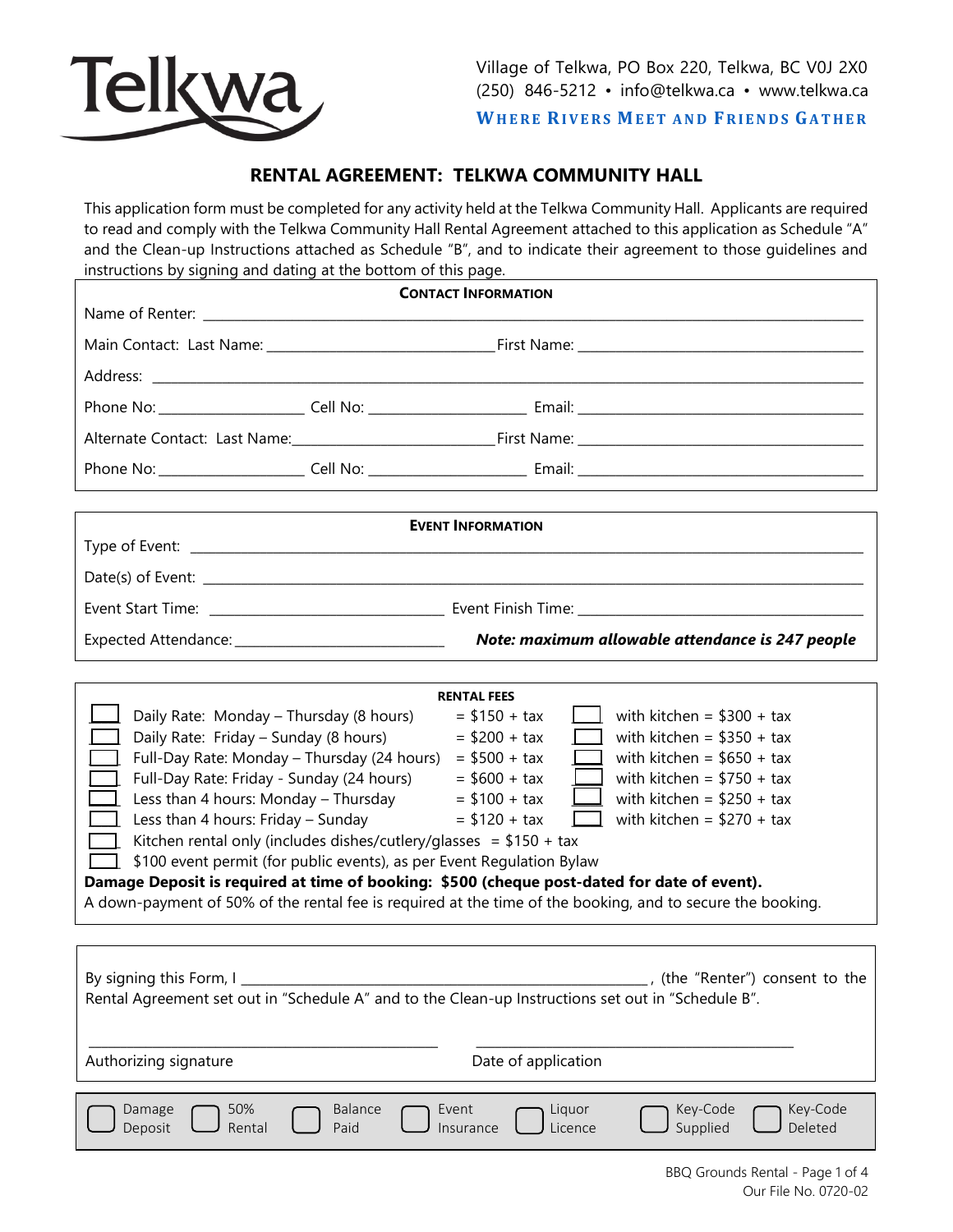

## **SCHEDULE "A" RENTAL AGREEMENT**

- 1. The facility shall not be used for anything other than that stated in this Rental Agreement.
- 2. Any charges relating to the use of the Community Hall will be charged in accordance with the Fees and Charges Bylaw and any amendments thereto, and will be payable upon signing the Rental Agreement.
- 3. The Renter shall ensure the safety of the facility and any equipment provided. If any item in the facility, including equipment, appliances, dishes, flatware and/or stemware, and the facility itself is damaged or missing during the term of the permit, replacement and/or repair costs will be deducted from the Renter's damage deposit. If the replacement/repair costs are higher than that of the damage deposit, the Renter will be responsible for any and all costs over and above that amount.
- 4. The Village of Telkwa retains the right to cancel any event for emergency situations, or if the rental agreement is not adhered to.
- 5. The Renter agrees to be present at the event and is responsible for security, participant conduct, maintaining the facility in a clean condition.
- 6. The Renter indemnifies and agrees to indemnify and save harmless the Village of Telkwa in respect of any and all claims, demands, suits and costs arising out of any act or omission of the Renter or of any servant, agent or officer of the Renter arising out of or resulting from the use of the facility.
- 7. The Renter hereby agrees to release and forever discharge the Village of Telkwa, its elected representatives, officers, employees and agents, from any and all actions, causes of actions, claims and demands whatsoever arising out of or in relation to this rental agreement and the proposed use of Village property by the Renter.
- 8. Entertainment sound levels are subject to the Village of Telkwa Noise Bylaw and shall not cause disturbances to neighbouring area residents and businesses. The decision of the Village of Telkwa as to the minimum and maximum sound levels in such instances shall be final.
- 9. Events involving alcoholic beverages of any kind require approval from the Liquor Control Branch and a certificate of approval from that authority.
- 10. The Renter agrees not to conduct any business or activity that would violate any legislative provision including the *Criminal Code of Canada*.
- 11. The Renter will ensure that parking for the event will not curtail access to Village streets and neighbouring properties.
- 12. The Hall is not equipped with a telephone. Renters are advised to have a cellphone in case of emergency.
- 13. The Hall is a non-smoking facility.
- 14. A minimum two weeks must be given for cancelling a booking. Cancellations less than two weeks prior notice will result in a forfeit of 50% of the rental fee.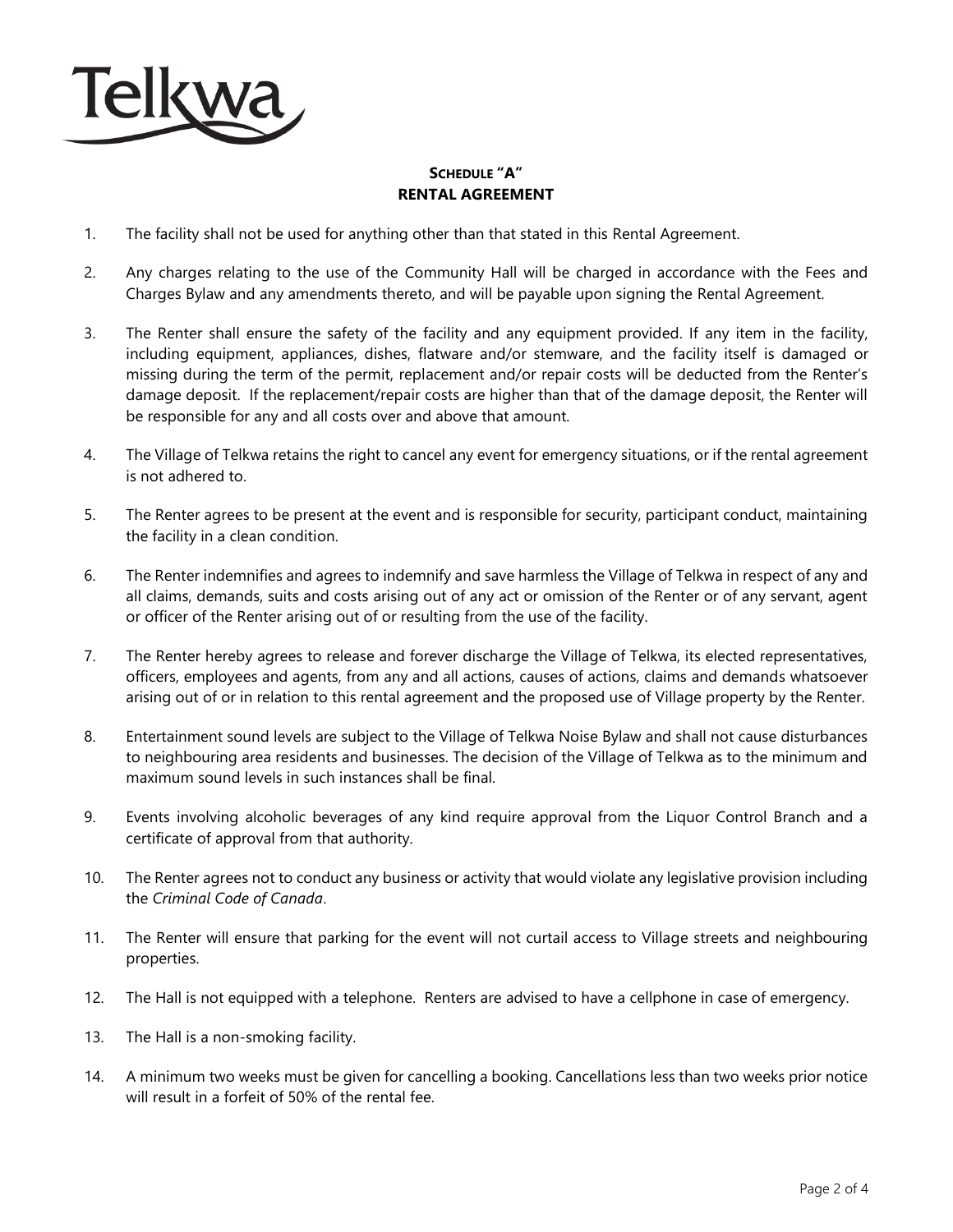

- 15. By order of the Office of the Fire Commissioner, the maximum occupancy of the Community Hall facility is limited to NO MORE than 247 people.
- 16. The Renter will provide their own "Event Insurance", and provide a copy to the Village of Telkwa at least 2 days prior to the start of the event.
- 17. The Renter will provide their own "Commercial Insurance", if a business or organization conducts events on an ongoing basis.
- 18. The Renter is responsible for all costs associated with their event including but not limited to all equipment supplied, additional staffing, setups and take downs, cleanup, facility damages, technicians, ticket printing and sales, etc.
- 19. The renter will receive a unique key-code for the Community Hall when completing the checklist paperwork, attached as "Schedule D: Telkwa Community Hall Check List". The key-code will be changed after the rental date.
- 20. The Renter is responsible for ensuring the safety of the event volunteers and attendees and must comply with the Order of the Provincial Health Officer (PHO) on *Gathering and Events*, which can be found online on the Provincial website: www2.gov.bc.ca.